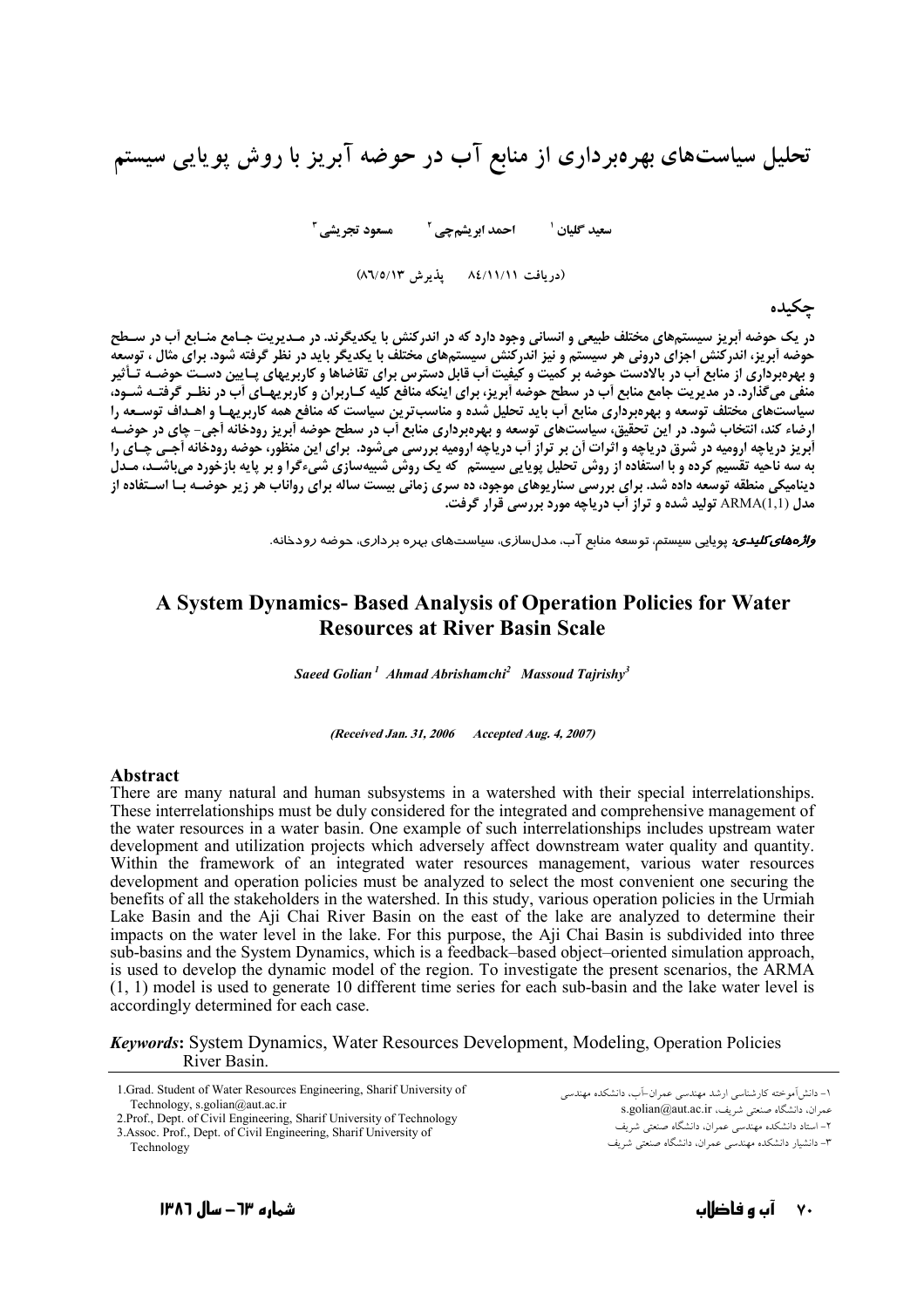1- مقدمه

ا در نظر گرفتن این امر که کشور ایـران از جملـه منـاطق خـشک و ļ نیمه خشک در جهان محسوب میشود و با توجه بـه نیـاز روزافـزون به اب به عنوان حیاتیترین عنـصر زنـدگی و محـدودیت منـابع اب قابل استحصال ، اهمیت ابزارهای مدیریتی برای تخصیص بهتـر اب بیش از پیش اشکار میشود. در یـک حوضـه ابریـز، سیـستمهـای مختلف طبیعی و انسانی وجود دارد که در انـدرکنش بـا یکدیگرنـد. در مدیریت جامع منابع اب در سطح حوضه ابریز، اندرکنش اجزای درونی هر سیستم و نیز اندرکنش سیستمها باید در نظر گرفته شود.

تجزیــه و تحلیــل ســناریوهای مختلــف بــرای شــرایط ابــی متفاوت(مانند خشکسالیها، ترسالیها و …) و دیدگاههای مـدیریتی متفاوت از ضروریات مدیریت یکپارچـه منـابع اب بـه منظـور اخـذ تصمیم گیری میباشد. مدلهای موسوم به مدلهـای مهندسـی بـا بـه کارگیری تکنیکهای ریاضی از قبیـل روشـهای شـبیهسـازی، بهینـه سازی و یا ترکیبی از هر دو روش ما را قادر به تحلیل مسائل موجود مىنمايند.

مدلهای شبیه سازی برای ارزیـابی عملکـرد سیاسـتهـای ابـی موجــود و يــا پيـــشنهاد يــك سياســت جديــد و نيــز سياســتهــاي بهرهبرداری، مورد استفاده قرار میگیرند. هدف ایـن مـدلهـا، بهبـود طرحها و سیاستهای بهرهبرداری است. در ایـن مـدلهـا اگـر کـاربر اشنایی کافی با سیستم داشته باشد، مـیتوانـد راه حـل مناسـب را بـا جست و جــو بــه دســت اورد. مــدلهــاي بهينــهســازي اساســا همــان مدلهای شبیهسازی هستند که دارای ساختار سیـستماتیک تولیـد و ارزیابی سناریوهای متفاوت می باشند تا در نهایـت بهتـرین جـواب ممكن را به دست آورند [۱].

امروزه هدف روشهای شبیهسازی تنها شرح سیستمهـای پیچیـده بر اساس واقعیت نیست، بلکه دخالت کاربر در توسعه مـدل و جلـب اطمینــان وی در فراینــد مــدل ســازی از جملــه الزامــات روشــهای شبیهسـازی اسـت. از اینـرو در سـالهای اخیـر اسـتفاده از مـدلهـای پویایی سیستم شیءگرا<sup>\</sup> مورد توجه قرار گرفته است و نرم|فزارهـای انعطاف پذیری با قابلیت ارتبـاط اسـان بـاکـاربر و مـدیریت داده. تولیـد شــده اســت. روش تحلیــل پویــایی سیــستم <sup>۲</sup>کــه یــک روش شبیهسازی بر پایه بازخورد<sup>۳</sup> و اتفاقات شیء گراست، از جملـه ایـن روشهاست [۲ و ۳]. بیشترین هنر مدلسازی به ایـن روش کـشف و درک فراینـــدهای بـــازخوردی اســـت، فراینـــدهایی کـــه در ان ساختارهای ذخیـره و جریـان، تاخیرهـای زمـانی و رفتارهـای غیـر خطي، تعيين كنندۂ پويايي سيستم ميباشد [۴].

Object Oriented

<sup>2</sup> System Dynamics Analysis

این روش ابتدا توسط فارستر<sup>۴</sup> در سـال ۱۹۶۱ بـه منظـور درک بهتر مسائل استراتژیک در سیستمهای پویای پیچیـده ابـداع گردیـد. پالمر <sup>۵</sup>و همکاران در سـالهای ۱۹۹۳ و ۱۹۹۵ فعالیتهـای زیــادی را در حوضه رودخانه با استفاده از شـبیهسـازی پویـایی سیـستم انجـام دادند. پالمر و کیـز <sup>۶</sup> در سـال ۱۹۹۳ روش مزبـور را در شـبیهسـازی مطالعات خشکسالی به کار گرفتند [۵]. فلچـر<sup>۷</sup> در سـال ۱۹۹۸ ایـن روش را برای تحلیل تصمیم در مدیریت کم آبی استفاده نمـود [۶]. سیمونویچ<sup>۸</sup> در سال ۱۹۹۷ و سیمونویچ و فهمی<sup>۹</sup> در سـال ۱۹۹۹ از روش تحلیل پویایی سیستم برای ارزیـابی دراز مـدت منـابع ابـی و تحلیل سیاستهای اعمـالی در حوضـه رودخانـه نیـل در مـصر بهـره جستند [٧].

**۲** - مفاهیم اساسی در تحلیل پویایی سیستم

روش تحلیل پویایی سیستم بـه عنـوان روشـی کـه بـر اسـاس تفکـر سیستماتیک `` بنا نهـاده شـده اسـت، روشـي بـراي مطالعـه و بهبـود یادگیری در ارتباط با سیستمهـای پیچیـده اسـت. اسـاس ایـن روش شـبیهسـازی بـر پایـه بـازخورد و اتفاقـات شـیء گراسـت. در روش تحلیل پویایی سیستم، از چهار ابزار ذخیره``، جریان<sup>۰۱</sup>`، رابطهـا<sup>۱۳</sup>` و تبدیل کنندهها<sup>۱۴</sup> استفاده شده و به وسیله آنها ذهنیت مدل سـاز را بـه نمودارهای علت و معلـولی<sup>۱۵</sup> و در نهایـت بـه نمودارهـای ذخیـره و جريان تبـديل مـينمايـد. بـراي يـك مـدلسـازي موفـق هـيچگونـه دستورالعملي وجود ندارد، لكن تعريف مشخص و شـفاف مـسئله مـا را در توسعه کار امد مدل، یاری میکند. هـر شخـصی سـبک و روش متفاوتی دارد. با این حال مدلسازان موفق از یک فرایند مـنظم کـه شامل مراحل زیر میباشد پیروی میکنند:

١-تعريف مسئله: شـامل تعريـف موضـوع، انتخـاب متغيرهـا و مفاهیم کلیدی و افق زمانی و تعریف دینامیکی مسئله میباشد.

• برای تعیین متغیرها و مفـاهیم کلیـدی بهتـر اسـت ابتـدا همـه متغیرهایی که ممکن است مهم به نظر ایند را نوشته و سـپس انهـا را از نظر اهميت درجه بندي كنيم.

• برای تعیین افق زمانی باید دانـست کـه چقـدر بایـد بـه عقـب برگردیم تا ریشههای مسئله را در مدل ببینیم.

 $3$  Feedback

<sup>4</sup> Forrester<br>5 Palmer<br>6 Keyes<br>8 Simonovic<br>9 Simonovic<br>10 System Thinking<br>11 System Thinking<br>12 Stock<br>12 Flow<br>13 Connectors<br>14 Converters<br>15 Causal Loop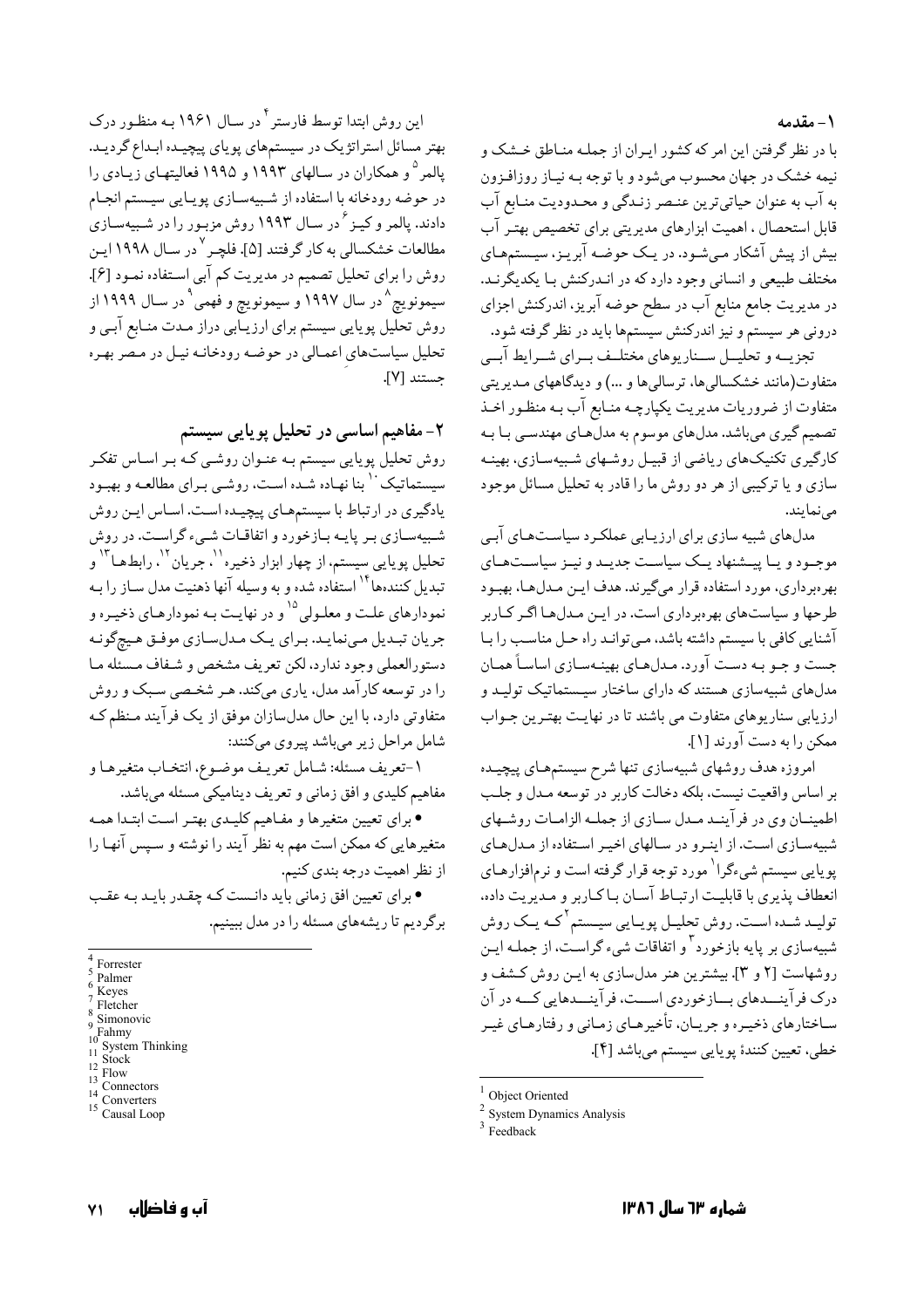● تعریف دینامیکی مسئله(اسلوبهای مرجع`): رفتار تاریخی مفاهیم و متغیرهای کلیدی چگونه بوده است و رفتار آنها در آینده چه روندي را دنبال ميكند.

٢-فرموله كردن فرضهاى ديناميكي • تعريف فرضهاي اوليه؛ • فرموله كردن فرضهاي ديناميكي<sup>٢</sup> ؛ • رسم روندنمای ۳ مسئله بر اساس فرضهای اولیه؛ • متغیرهای کلیدی و سایر اطلاعات موجود؛

.<br>فرضیات دینامیکی میتوانند به صورت حلقههای علت و معلولي<sup>ء</sup>َ يا نمودار ذخيره و جريان<sup>0</sup>بيان شوند. مثل همه فرضيات. فرضیات دینامیکی نیز همیشه درست نمیباشند و اصلاح آنها از بخشهای مهم توسعه مدلهای خوب میباشد.

٣-فرموله كردن مدل شبيهسازي • تعیین ساختار و قوانین تصمیم گیري؛ • تخمين پارامترها و روابط رفتاري؛ • شرايط اوليه. ۴-اعتبارسنجي مدل • مقايسه رفتار مدل با حالتهاى مبنا؛ • اطمینان از رفتار مناسب و مطمئن سیستم در حالتهای حدّی؛ • حساسیت سیستم (بررسی رفتار مدل هنگامی که به پارامترها، شرايط اوليه و مرزهاي سيستم عدم قطعيت مي دهيم). ۵- سیاستهای بهره برداری و ارزیابی • تعيين سناريوهاي مختلف؛ • طراحی سیاستها: قوانین تصمیم گیری جدید، استراتژیها و ساختارهایی که باید آزمایش شوند. • آنالیز حساسیت ٔ و بررسی اندرکنش سیاستهای مختلف  $[\mathbf{r}]$ 

۳- توصيف منطقه مورد مطالعه حوضه آبریز دریاچه ارومیه از منطقه کوهستانی وسیعی تشکیل شده که دریاچه ارومیـه و دشـتهـای مجـاور آن را احاطـه کـرده اسـت. مساحت این حوضه ۵۱۸۷۶ کیلومترمربع است که حدود ۶۵ درصد آن مناطق کوهستانی ، ۲۴ درصد آن دشتها و ۱۱ درصد آن را دریاچه پوشانده است. ۵۱ درصد از این حوضه در آذربایجان غرب.

۳۹ درصد در آذربایجان شرقی و ۱۰ درصد در استان کردستان واقع شده است.

در حوضه دریاچه ارومیه تعداد ۳۲ رودخانـه بـزرگ و کوچـک وجـود دارد کـه جداگانـه يـا پـس از اتـصال بـه يکـديگر بـه درياچـه میریزند. از مجموع ۲۱ رودخانهای که به دریاچه میریزند،۱۴ رودخانه دائمي و ٧ رودخانه فصلي ميباشند [٨].

از نظر اقلیمی، این حوضه مشخصات دشتهای نیمه مرتفع عرضهای میانی با آب و هوای عمومی زمستانهای سرد و تابستانهای نسبتاً معتدل را داراست. میانگین سالانه بارنـدگی از ۳۰۰ تا ۷۳۳ میلمیمتر متغیر است. توزیع فصلی بارش در یـک دوره آمـاری دراز مدت، ۳۹/۴ درصد در فصل بهار،۲۰/۱ درصد در زمستان، ۲۶/۴ درصد در پاییز و ۴/۱ درصد در فصل تابستان میباشد [۹].

تراز متوسط سالانه سطح آب دریاچـه در گذشـته ۱۲۷۶ متـر از سـطح دريــا مــي باشــدكــه حــداكثر آن ١٢٧٧/٩١ متــر و حــداقل ۱۲۷۵/۲۵ متر ثبت شده است. همان طور که ملاحظه می شود به دلیل خشکسالی و پروژههای توسعه منـابع آب ، سـطح آب ۲/۶۶ متر پایین آمده است. وسعت دریاچه به طور متوسط ۵۷۵۰کیلومتر مربع مي باشد و عمق متوسط آن ۵/۴ متر است.

تبخیر زیاد از سطح دریاچه و همچنین ورود مقادیر زیـاد نمـک به وسیله جریانهـای ورودی بـه دریاچـه ، شـرایط فـوق شـور <sup>۷</sup>را در دریاچه به وجود آورده است. رشد زیاد جلبکها شـرایط مناسـبی را برای تولید نوعی میگوی بومی که در آبهای شور زیست مـیکنـد بـه نام *آرتمیا اورمیانا*^فـراهم کـرده اسـت. همچنـین دریاچـه و محـیط زیست اطراف آن زیستگاه گونههای متعددی از پرنـدگان مـیباشـد. به علت شوري بيش از حدّ آب درياچه در سـالهاي اخيـر، زاد و ولـد *آرتمیا اورمیانا* بـاکـاهش قابـل تـوجهي مواجـه شـده اسـت و خطـر انقــراض ايــن "بــى مهــره" وجــود دارد. بــه طــور كلــى شــرايط زیسست محیطی منطقه به دلیل ساخت و سازهای زیربنایی، سیاستهای بهرهبرداری از منـابع آب و آلـودگی بـا خطـرات جـدّی مواجه میباشد. تاکنون در عمل برای بهرهبرداری از منـابع آب ایـن حوضه آبریز مدلی تهیه نگردیده و بنابراین تأثیر این بهرهبرداریهـا روی تراز و حجم آب دریاچه بررسی نـشده اسـت. در ایـن تحقیـق، رودخانه آجي چـاي بـه عنـوان يکـي از اصـليترين و پـر آبتـرين رودخـانـههای موجود در این حوضه مورد بررسـی قـرار مـیگیـرد و بــا مدلسازي اثرات سياستهاي مختلف بهرهبـرداري از منـابع آب در این حوضه، تراز و حجم آب دریاچه بررسـی مـیشـود. برای این

 $1$  Reference Mode

۲<br>به نحوی که اندرکنش درونی ساختارهای سیستم را در بر گیرد

 $3$  Flowchart

<sup>&</sup>lt;sup>4</sup> Causal Loop Diagrams (CLDs)

 $5$  Stock-Flow Diagrams (SFDs)

<sup>&</sup>lt;sup>6</sup> Sensitivity Analysis

 $7$  Hypersaline Condition

<sup>8&</sup>lt;br>Artemia urmiana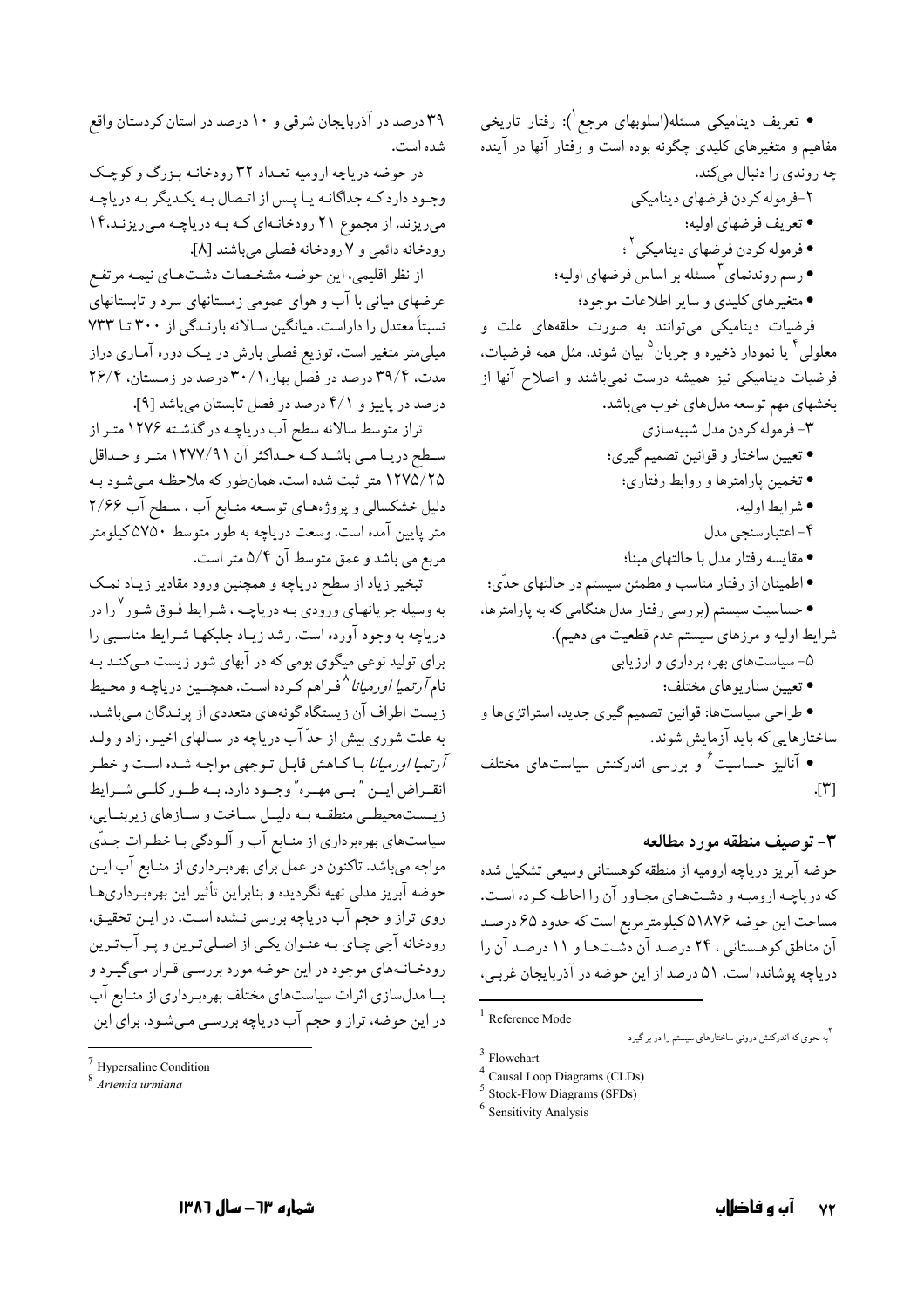

**شکل ۱**–حوضه رودخانه اجی چای

زیـر حوضـه (هکتـار)، ضـریب توزیـع مـصرف اب کـشاورزي در ماههای مختلف سال برای ابهای سطحی و زیرزمینی، مجموع جبری روانــاب ســطحى حاصــل از بارنــدگى و ســاير مــصارف محاســبه نشده(میلیون متر مکعب در ماه). از این متغیرهـا در نمـودار علـت و معلولي و طرح ذخيره و جريان استفاده ميشوند.

## **۴-۳-** نمودارهای علت و معلولی

ا توجه توصيف ناحيه مورد مطالعه، روش پويايى سيستم و ļ متغیرهای کلیدی تشخیص داده شده، نمودار علت و معلولی دریاچه به صورت شکل ۲ به دست می|ید. حلقه علت و معلولی مربوط به مخزن سد نیز در شکل ۳ نشان داده شده است. قاعده بهرهبرداری از مخزن، قاعده SOP مىباشد.

**1**-۴- تبدیل حلقههای علت و معلولی به نمودارهای ذخیره و جریان برای اجرای یک مدل شبیه سازی به وسیله نرم افزارهای مدل سازی کامپیوتری مانند ون سیم` و استلا<sup>۲</sup> باید حلقههای علت و ļ معلولی (CLDs) را به نمودارهای ذخیره و جریان (SFDs) تبدیل نماییم. نمودار ذخیره و جریان مدل در شکل۴ نمایش داده شده است. منظور، حوضـه رودخانـه اجـي چـاي بـه سـه ناحيـه تقـسيم گرديـد: 1- دشت سراب ٢- دشت بستان اباد و بيلـوردي ٣- دشـت تبريـز. در شکل ۱ حوضه رودخانه اجی چای و سـه ناحیـه ذکـر شـده، دیـده مي شو د.

## **\*%7íj D7 W5 6 5/"P -? ;£J :ì c"# G% - --?**

هدف این تحقیق بررسی اثرات سیاستهـای بهـره بـرداری از منـابع اب سطحی در حوضه ابریز رودخانه اجی چای بر تراز اب دریاچـه اروميه ميباشد.

**8-۲- متغیر های کلیدی** متغیرهای کلیدی موردنیاز در ساخت مدل عبارتاند از: دبی رودخانـه اجـی چـای در محـل خروجـی از هـر کـدام از نـواحی (میلیـون متـر مکعـب در مـاه) ، میـزان مـصرف اب سـطحي بـراي نیازهای کشاورزی و میزان مصرف ابهای زیرزمینی بـرای نیازهـای کشاورزی ، شرب و صنعت (میلیون متر مکعب در مـاه) و ضـرایب ازگـشت اب بـه رودخانـه بـراي هـر كـدام، شـدت تبخيـر از سـطح ļ دریاچـه ارومیـه (میلـیمتـر در مـاه)، شـدت بارنـدگی روی دریاچـه (میلـیمتـر در مـاه)، نیــاز متوسـط ابــی در هــر هکتــار از زمینهـای کشاورزی (متر مکعب در هکتار). سطح زیر کشت کشاورزی در هر

 $1$  Vensim

 $<sup>2</sup>$  Stella</sup>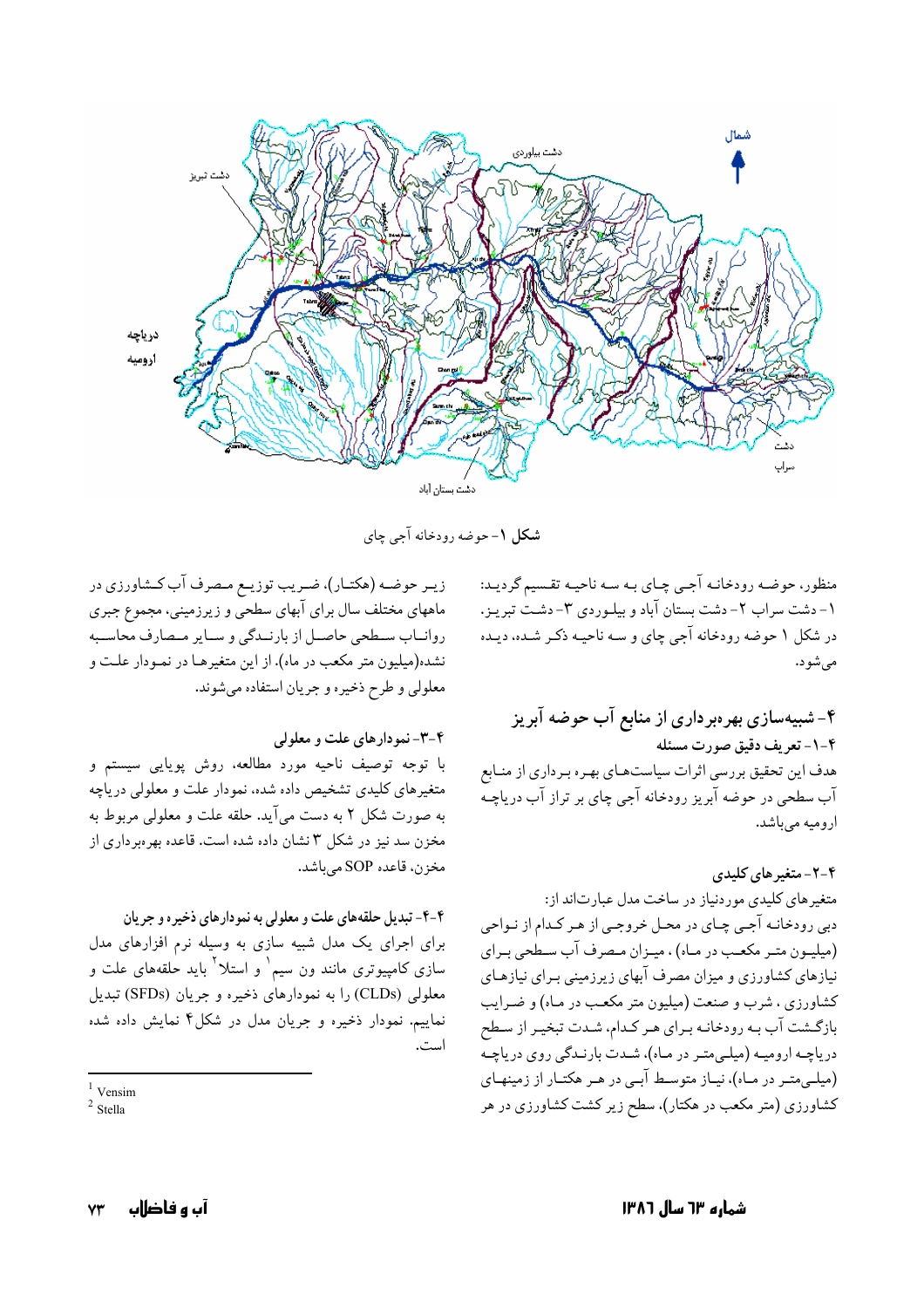

شکل ۲- حلقه علت و معلولی دریاچه

روابط و معادلات لازم در نرم افزار ون سیم نوشته شده است.

۱- تعیین بیلان آبی و سری زمانی دبی خروجی از هر زیرحوضه؛ ۲- تعیین آب سطحی مصرفی برای نیازهای کشاورزی؛ ۳- تعیین سری زمانی(هیدروگراف) دبی خروجی از سد در دست احداث ونيار؛ ۴- تعیین تراز و حجم آب موجود در دریاچه ارومیه.

۵- مدلسازی چهار بخش اصلی از ساختار نهایی مدل ساخته شده در محیط نرم افزار ون سيم، به قرار زير است:



شکل ۳- حلقه علت و معلولی مخزن سد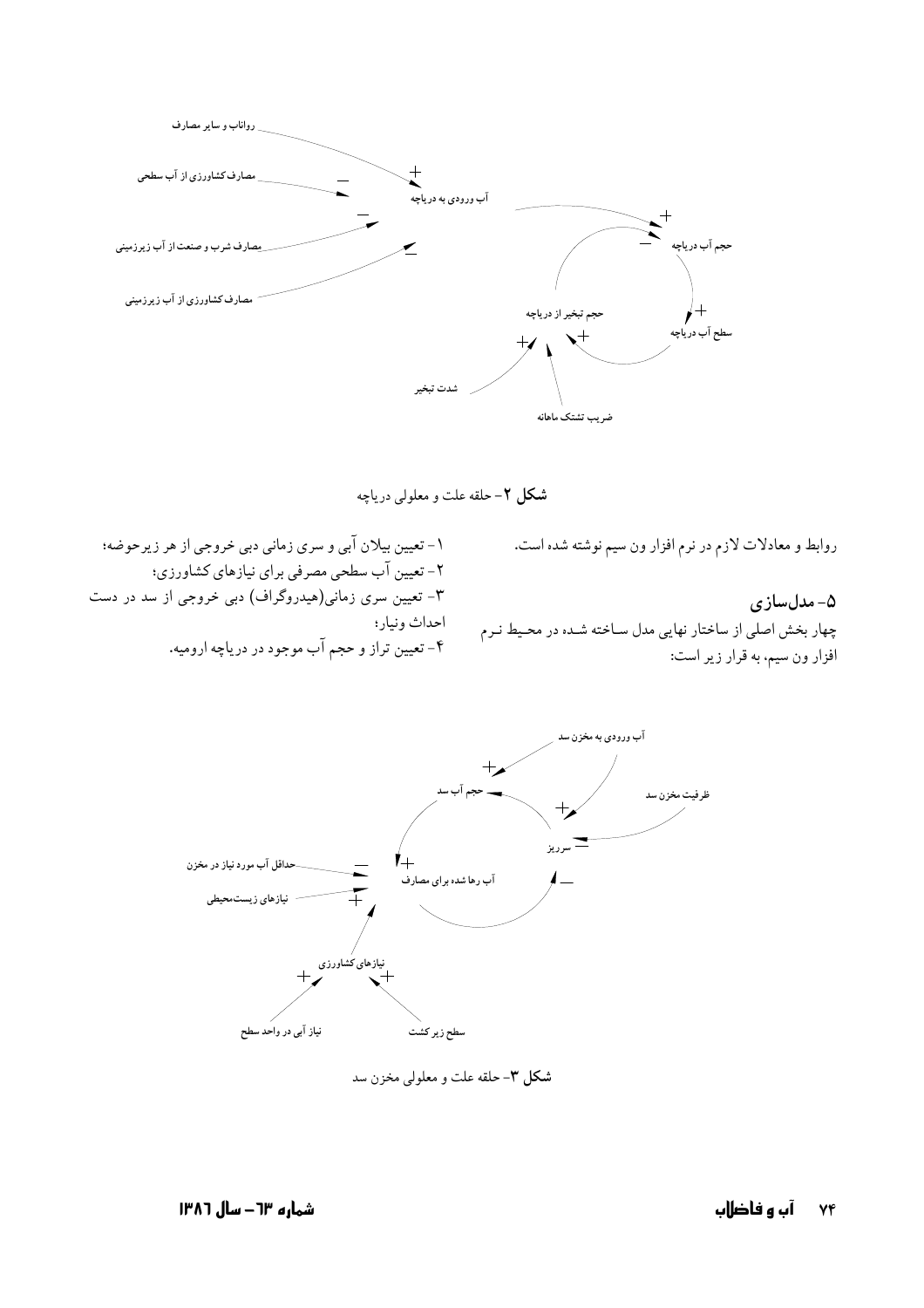

**شکل ۴**– قسمتی از مدل توسعه داده شده در ون سیم

اب خروجي از هر زيرحوضه را با در نظر گـرفتن بـيلان اب بـه دست می|وریم. برای مثال برای زیر حوضه سراب داریم:

River1(sarab)="runoff(sarab)"(Time)-"AG-SW(sarab)"+RF SW\*"AG-SW(sarab)"+RF DI\*DI1+"AG-GW1"(Time)\*RF GW  $(1)$ که در آن River1(sarab) ، دبي خروجي از زير حوضه سراب runoff(sarab) جمع جبری رواناب سطحی و سـایر مـصارف به حساب نیامده (AG-SW(sarab . اب ســطحی مــورد نیــاز بــرای مــصارف كشاورزي RF SW، ضریب بازگشت اب سطحی از مصارف کشاورزی AG-GW1 ، آب زیرزمینی مورد نیاز برای مصارف کشاورزی RF GW ، ضریب برگشت اب زیرزمینی از مصارف کشاورزی DI ، اب زیرزمینی مورد نیاز برای مصارف شرب یـا صـنعت و RF DI ، ضریب بازگـشت آب زیرزمینـی از مـصارف شـرب و صنعت است. برای به دست اوردن تغییرات حجم و مساحت دریاچه برحـسب ارتفاع اب. نقشههای هیدروگرافی کل دریاچه مـورد نیــاز اسـت. بــا

اسـتفاده از تـصاوير مـاهوارهاي برداشــت شــده از ســطح درياچــه و نقشههای توپوگرافی تهیه شده از عکسهای هوایی و انجام محاسـبات

لازم، رابطه بین تراز اب و مساحت سطح دریاچـه بـه صـورت زیـر پیشنهاد شده است:

 $A = 2823.15$  (H – 1270)<sup>0.331297</sup>  $H < 1276.16$  (Y)  $A = 1179.24$  (H – 1270)<sup>0.7577</sup>  $H \ge 1276.16$  (\*)

که A، مساحت دریاچه برحـسب کیلـومتر مربـع و H، تـراز آب دریاچه برحسب متر می باشد. حجــم اب دریاچــه در تــراز ۱۲۷۳/۸۵ متــر (V<sub>o</sub>) از طریــق غیرمستقیم و بر پایــه غلظـت امــلاح موجــود در اب دریاچــه در دو تاریخ کاملاً متفاوت. محاسبه شده است. حجم مربوط بـه ایـن تـراز (V<sub>o</sub>) برابر ۲۰/۳ میلیارد مترمکعب به دست آمده است. حجـم اب در چند تراز دیگر را نیـز بـه دسـت اورده و براسـاس انهـا، رابطـه ۴ برای حجم آب دریاچه (V) در تراز H به دست می آید  $V - V_0 = 253183 - 401.994 H + 0.159547 H^2$  (f)

که V . حجم آب دریاچه برحسب میلیارد مترمکعب و H. تـراز اب دریاچه برحسب متر میباشد[ ۱۰].

پس از وارد کردن روابط میان پارامترها در مدل. به واسـنجي و اعتبار سنجي مدل ميپردازيم. ابتدا واسنجي مدل انجام ميشـود. در این مرحله با توجــه بــه سـری زمـانی دبــی رودخانــههـای ورودی بــه دریاچه، سری زمانی بارنـدگی روی دریاچـه و سـری زمـانی شـدت تبخیر ماهانه که به عنوان دادههای ورودی به مدل داده میشود، تـراز اب در یاچه به دست امده از مدل را با تراز اب اندازهگیـری شــده در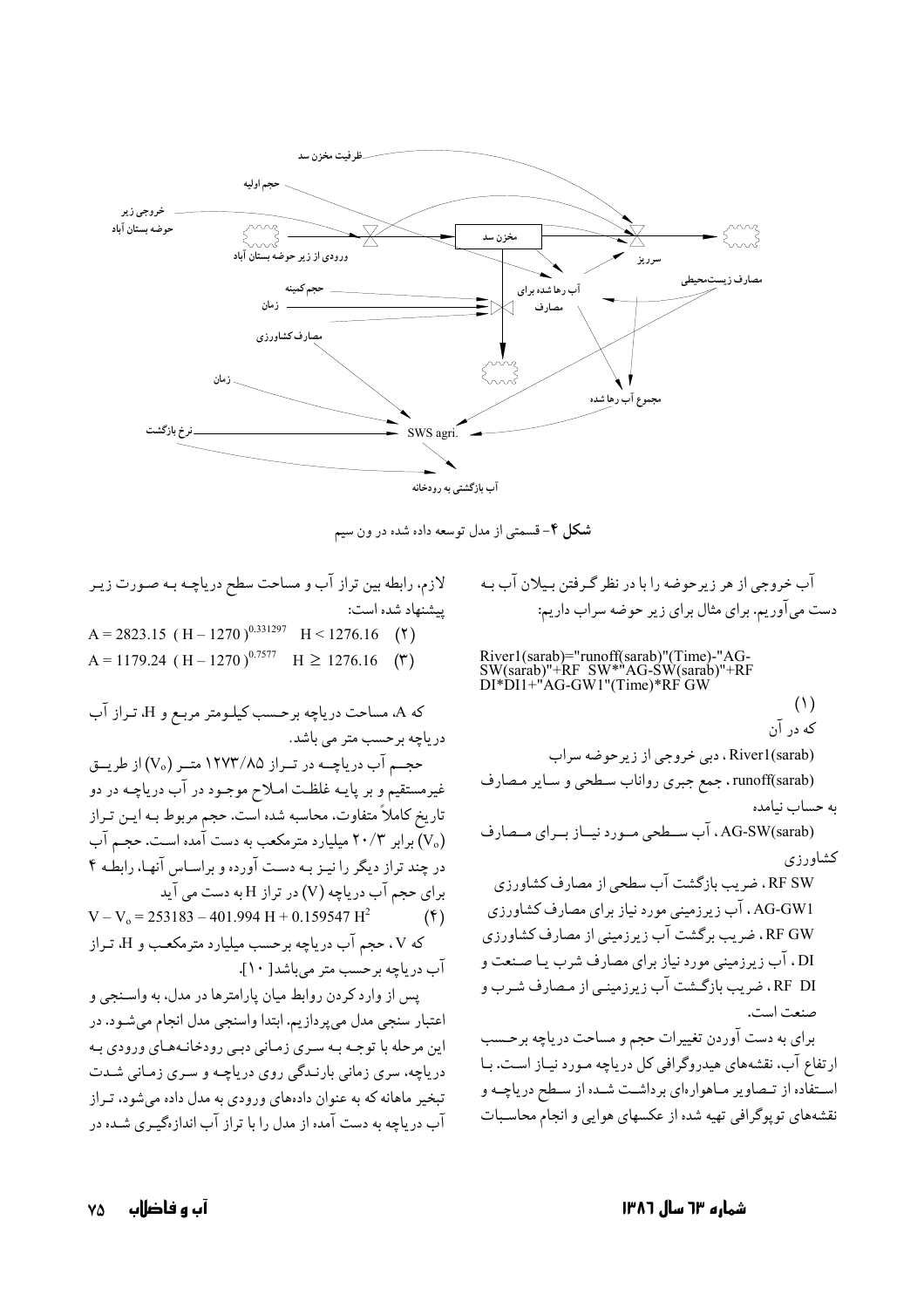گذشته مقایسه می کنیم. به منظور مقایسه بین اعداد به دست آمـده از مـدل و مـشاهده شـده، از برخـي معيارهـاي آمـاري نظيـر ضـريب ارتبـاط <sup>۱</sup> جـذر میـانگین مربعـات خطـا<sup>۲</sup> و میـانگین درصـد خطـا<sup>۳</sup> استفاده مـیگـردد. نتـایج ارزیـابی آمـاری تـراز آب دریاچـه بعـد از واسنجي در جدول ۱ آمده است.

|       | جدول ۱– نتایج ارزیابی آماری تراز آب دریاچه |                      |
|-------|--------------------------------------------|----------------------|
| $R^2$ | <b>RMSE</b>                                | <b>APE</b>           |
| .7959 | . /                                        | $\cdot/\cdot\cdot$ ۳ |

۶- طراحی و ارزیابی سناریوها پس از آنکه ساختار و رفتار مـدل توسـط آزمونهـايي ماننـد آزمـون صحت ساختار مدل و آزمون شـرايط حـدّي تأييـد شـد، بـه بررسـي سناریوهای متفاوت مطرح شده برای حوضه آجی چای میپردازیم.

| <sup>1</sup> Coefficient of Determination $(R^2)$ |  |
|---------------------------------------------------|--|
|                                                   |  |

 $2$  Root Mean Square Error (RMSE)

 $^3$  Average Percent Error (APE)

| سـد ۵۵۰ میلیـون متـر مکعـب و حجـم مفیـد آن ۴۶۶ میلیـون متـر<br>مکعب میباشد. بـا احـداث ایـن سـد، ۲۵۰۰۰ هکتـار بـه اراضـی<br>کشاورزی منطقه اضافه خواهد شـد. جـدول ۲ شـامل نیازهـای آبـی<br>مختلفي است كه با احداث سد در آينده تأمين خواهد شد.<br>سیاست ۲–کاهش نیاز آبی در هر هکتار<br>بررسیهای انجام شده توسط مهندسین مشاور قـدس نیـرو کـه در<br>زیرحوضه تبریز انجام گردید، نشان داد که میتوان با بهبود رانـدمان<br>آبیاری، نیاز آبی در هر هکتار را تا ۸۰۰۰ متر مکعب در هر هکتـار<br>کاهش داد. همچنین طبق برنامهریزیها و پیش بینیهای انجـام شـده<br>در حوضه آجي چاي و با توجه به نيازهـاي آينـدۀ زيرحوضـه تبريـز،<br>طرحی برای توسعه سطح زیر کشت در زیرحوضه سراب پـیشږینـی<br>نشده است. با اعمال تکنیکهای بهبود راندمان آبیاری میتوان نیـاز<br>آبی در زیر حوضـههـای سـراب و بـستان آبـاد-بیلـوردی را نیـز تـا<br>۸۰۰۰ متر مکعب در هکتار کاهش داد.<br>سیاست ۳- ترکیب سیاستهای ۱ و ۲<br>در ایسن حالـت اجــرای همزمـان سیاســتهـای ۲، ۱ یعنــی<br>بهرهبرداری از سد به همراه کـاهش نیـاز آبـی در هـر هکتـار در نظـر | آغاز شد و در سال ۱۳۸۷ به بهرهبرداری خواهد رسید. حجـم مخــزن |
|----------------------------------------------------------------------------------------------------------------------------------------------------------------------------------------------------------------------------------------------------------------------------------------------------------------------------------------------------------------------------------------------------------------------------------------------------------------------------------------------------------------------------------------------------------------------------------------------------------------------------------------------------------------------------------------------------------------------------------------------------------------------------------------------------------------------------------------------------------------------------------------------------------------------------------------------------------------------------------------------------------------|-------------------------------------------------------------|
|                                                                                                                                                                                                                                                                                                                                                                                                                                                                                                                                                                                                                                                                                                                                                                                                                                                                                                                                                                                                                |                                                             |
|                                                                                                                                                                                                                                                                                                                                                                                                                                                                                                                                                                                                                                                                                                                                                                                                                                                                                                                                                                                                                |                                                             |
|                                                                                                                                                                                                                                                                                                                                                                                                                                                                                                                                                                                                                                                                                                                                                                                                                                                                                                                                                                                                                |                                                             |
|                                                                                                                                                                                                                                                                                                                                                                                                                                                                                                                                                                                                                                                                                                                                                                                                                                                                                                                                                                                                                |                                                             |
|                                                                                                                                                                                                                                                                                                                                                                                                                                                                                                                                                                                                                                                                                                                                                                                                                                                                                                                                                                                                                |                                                             |
|                                                                                                                                                                                                                                                                                                                                                                                                                                                                                                                                                                                                                                                                                                                                                                                                                                                                                                                                                                                                                |                                                             |
|                                                                                                                                                                                                                                                                                                                                                                                                                                                                                                                                                                                                                                                                                                                                                                                                                                                                                                                                                                                                                |                                                             |
|                                                                                                                                                                                                                                                                                                                                                                                                                                                                                                                                                                                                                                                                                                                                                                                                                                                                                                                                                                                                                |                                                             |
|                                                                                                                                                                                                                                                                                                                                                                                                                                                                                                                                                                                                                                                                                                                                                                                                                                                                                                                                                                                                                |                                                             |
|                                                                                                                                                                                                                                                                                                                                                                                                                                                                                                                                                                                                                                                                                                                                                                                                                                                                                                                                                                                                                |                                                             |
|                                                                                                                                                                                                                                                                                                                                                                                                                                                                                                                                                                                                                                                                                                                                                                                                                                                                                                                                                                                                                |                                                             |
|                                                                                                                                                                                                                                                                                                                                                                                                                                                                                                                                                                                                                                                                                                                                                                                                                                                                                                                                                                                                                |                                                             |
|                                                                                                                                                                                                                                                                                                                                                                                                                                                                                                                                                                                                                                                                                                                                                                                                                                                                                                                                                                                                                |                                                             |
|                                                                                                                                                                                                                                                                                                                                                                                                                                                                                                                                                                                                                                                                                                                                                                                                                                                                                                                                                                                                                |                                                             |
|                                                                                                                                                                                                                                                                                                                                                                                                                                                                                                                                                                                                                                                                                                                                                                                                                                                                                                                                                                                                                |                                                             |
|                                                                                                                                                                                                                                                                                                                                                                                                                                                                                                                                                                                                                                                                                                                                                                                                                                                                                                                                                                                                                |                                                             |
|                                                                                                                                                                                                                                                                                                                                                                                                                                                                                                                                                                                                                                                                                                                                                                                                                                                                                                                                                                                                                |                                                             |
|                                                                                                                                                                                                                                                                                                                                                                                                                                                                                                                                                                                                                                                                                                                                                                                                                                                                                                                                                                                                                | گرفته ميشود.                                                |

۶-۲- آزمون سیاستها ۶-۲-۱- آزمون سیاست ۱ نتايج اجراي اين سياست در شكلهاي ۵ و ۶ نـشان داده شـده اسـت. در شکل ۵ ملاحظه میشود که دبی ورودی به دریاچه در این حالت کمتر از حالتی است که هیچ سدی احداث نشده است. همچنین دبـی

|                    | نیازهای کشاورزی(MCM)             |                                  |          |
|--------------------|----------------------------------|----------------------------------|----------|
| ابزی پروری (MCM)   | شهيد سرداري                      | دشت تبريز                        | ماه      |
| Y/YY               | $Y/\Upsilon$                     | 9/6                              | فروردين  |
| $1/\lambda$ ۹      | 16/25                            | <b>۳۸/۷۲</b>                     | ارديبهشت |
| $1/\lambda$ ۹      | 19/69                            | 84/19                            | خرداد    |
| $1/\lambda$ ۹      | 18/90                            | $\Delta f / fV$                  | تير      |
| $1/\lambda$ ۳      | 12/۳۶                            | $\mathsf{r}\cdot\mathsf{a}\cdot$ | مرداد    |
| $1/\lambda$ ۳      | ۴/۳۹                             | 10/۲۷                            | شهريور   |
| $1/\lambda$ ۳      | $1/\lambda$                      | f/Y                              | مهر      |
| $\cdot/\cdot\cdot$ | $\mathsf{r}/\mathsf{N}$          | $\cdot/\cdot\cdot$               | آبان     |
| $\cdot/\cdot\cdot$ | $\cdot/\cdot\cdot$               | $\cdot/\cdot\cdot$               | آذر      |
| $\cdot/\cdot\cdot$ | $\cdot/\cdot\cdot$               | $\cdot/\cdot\cdot$               | دی       |
| 9/YY               | $\cdot/\cdot\cdot$               | $\cdot/\cdot\cdot$               | بهمن     |
| Y/Y                | $\cdot/\wedge \cdot$             | $\cdot/\cdot\cdot$               | اسفند    |
| ۳۲/۳۹              | $\lambda \cdot / \cdot \epsilon$ | ۲۱۴/۷۰                           | حمع کا   |

در دار ۲ - : از دام آر بتأمین شده بر در دارد.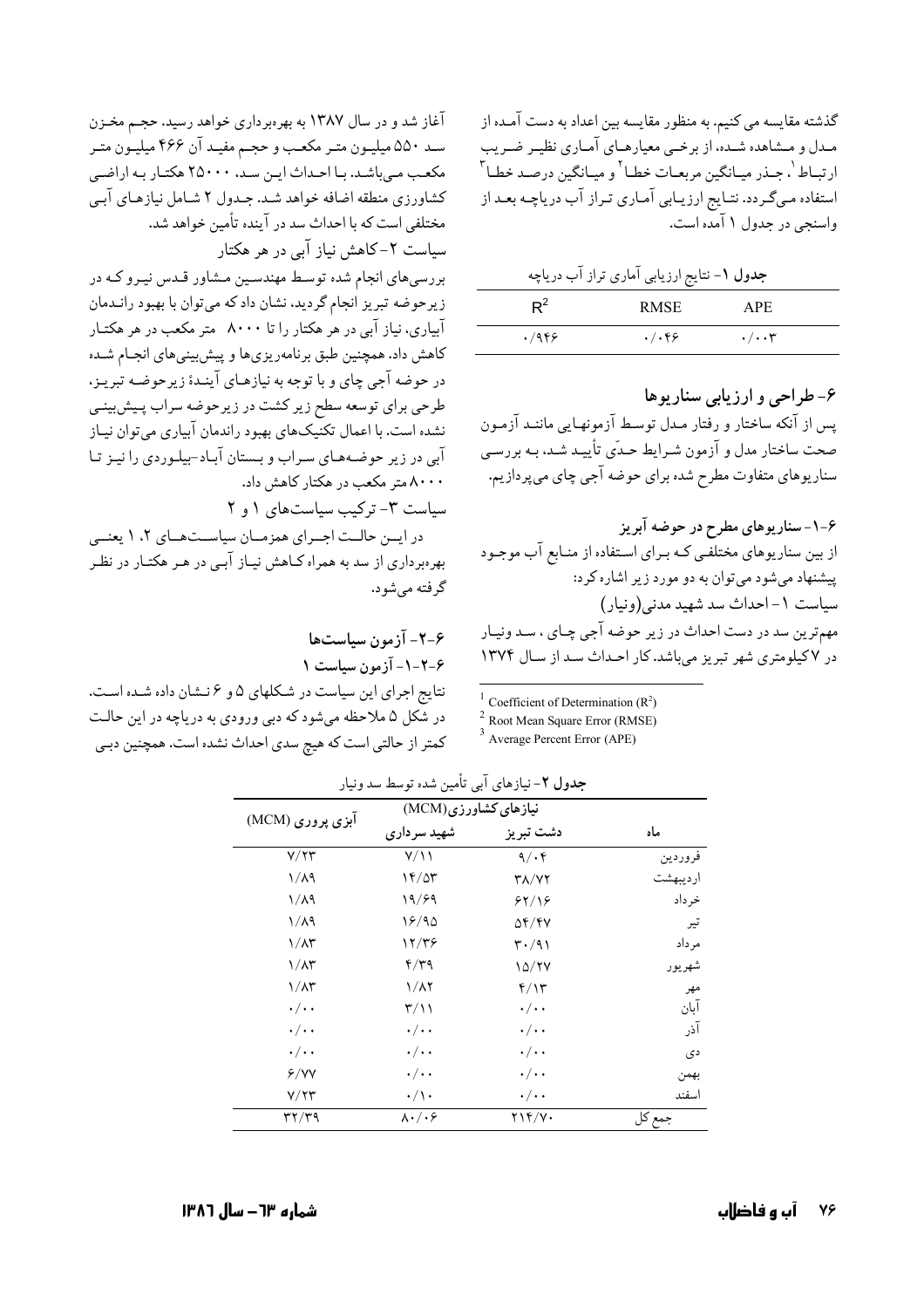

بهرهبرداري از سد ميباشد. **!/"/ 357 ---ñ** ا توجه به شکل ۸ میتوان نتیجـه گرفـت کـه بـا اجـرای سیاسـت ۲. ļ حجـم اب ورودي بـه درياچـه در ماههـاي مختلـف افـزايش خواهـد یافت که این افزایش به دلیل کاهش مـصرف مـیباشـد. البتـه همـان طور که ملاحظه میشود تغییرات تراز اب دریاچه نـاچیز و بـه طـور میانگین ۳ سانتی متر است. علت ایـن اسـت کـه علـی(غـم کـاهش مصرف و افزایش ورودی به دریاچـه، همزمـان سـطح اب نیـز زیـاد میشود و تبخیر بیشتری از سطح دریاچه صورت میگیرد. از طرفـی میزان برداشت از اب زیرزمینی نیـز کــم مـیگــردد و بنــابر ایــن اب برگشتی به رودخانه نیز کم میشود. با توجه به شکل ۸ اختلاف تـراز حـداکثـر و حـداقل در فاصله سالهای اجرای مدل، ۳/۶ متر است. به پیک ورودی به دریاچه در اثر سیاست ۱ کمتر از دبی پیک طبیعـی (بدون احداث سد) میباشد. با توجه به شکل ۶. تراز اب دریاچه بـر اثر اجرای سیاست ۱ کاهش چشمگیری نخواهد داشت.

میانگین حجم ماهانه اب ورودی به دریاچه در ماههـای مختلـف محاسبه و در جدول ۳ اورده شده است. با رسم این مقادیر(شکل ۷) ملاحظه میشود که حجم ورودی به دریاچه از ابتدای مهر تـا ابتـدای اردیبهشت، در حالت بهرهبرداری از سد کمتر از حجم ورودی قبل از بهرهبرداری از سد میباشد ولی از ابتدای اردیبهشت تـا ابتـدای مهـر یعنی ماههای گرم و خشک سـال، حجـم ورودی بـه دریاچـه پـس از بهرهبرداری از سد بیشتر از دبی حالت قبل از ساخت سـد مـیباشـد. در ستون اخر جدول ۳ مقادیر اختلاف بین دبیها اورده شـده اسـت کـه عــلامت منفي نشــاندهنــدۀ بيشــتر بودن دبي ورودي در حــالت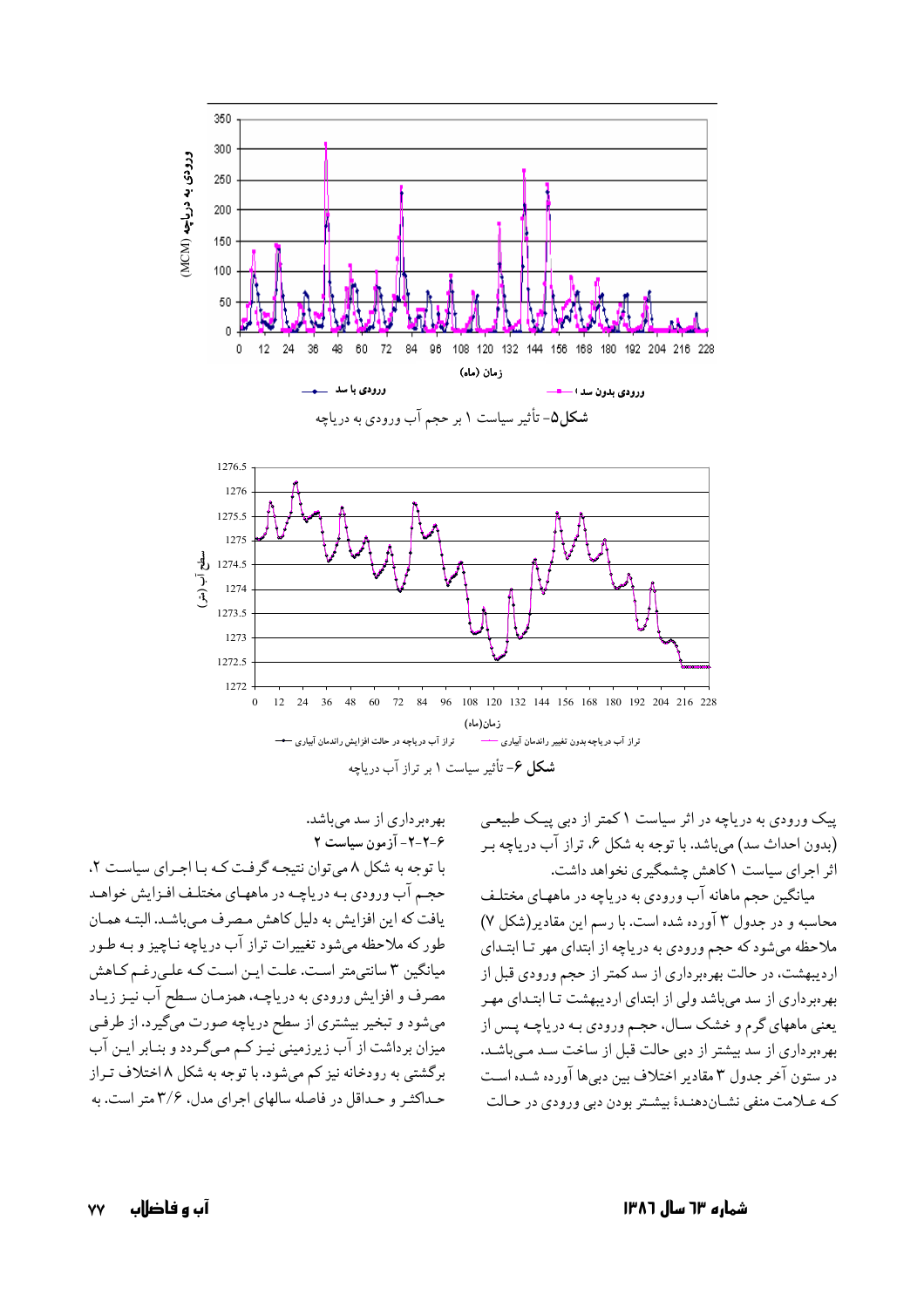| اختلاف                          | بدون بهره برداري<br>از سد | با بهره برداری<br>از سد                         | ماه       |
|---------------------------------|---------------------------|-------------------------------------------------|-----------|
| ۳/۲۶                            | $\cdot$ /0۳               | $V/Y\Lambda$                                    | مهر       |
| $9/\tau$ .                      | <b>۱۴/۷۸</b>              | ۵/۴۸                                            | آبان      |
| ۱۲/۱۱                           | 19/07                     | ۷/۴۱                                            | آذر       |
| ۱۶/۶۰                           | <b>78/۳۷</b>              | 9/YY                                            | دی        |
| 77/44                           | $r9/Y$ .                  | 12/27                                           | بهمن      |
| ۴۴/۸۷                           | $9\lambda$ / $\gamma$ .   | $\Delta$ ۳/۳۳                                   | اسفند     |
| 9/88                            | ۱۰۱/۵۵                    | $91/\lambda$ 9                                  | فروردين   |
| -39/44                          | 39/46                     | $\mathsf{Y}\mathsf{Y}'\mathsf{A}\mathsf{\cdot}$ | ار دىبھشت |
| $-57/6$                         | Y/FY                      | 49/90                                           | خر داد    |
| $-11/\lambda$                   | ۲/۱۵                      | $\mathsf{Y}\mathsf{Y}/\cdot\mathsf{Y}$          | تير       |
| $-1$ $\cdot$ $/$ $\cdot$ $\tau$ | <b>Y/17</b>               | ۱۲/۲۰                                           | مر داد    |
| $-1/84$                         | ۵/۱۲                      | ۶/۷۴                                            | شهريور    |

جدول ٣ - میانگین حجم ورودي به دریاچه در ماههاي مختلف (MCM)





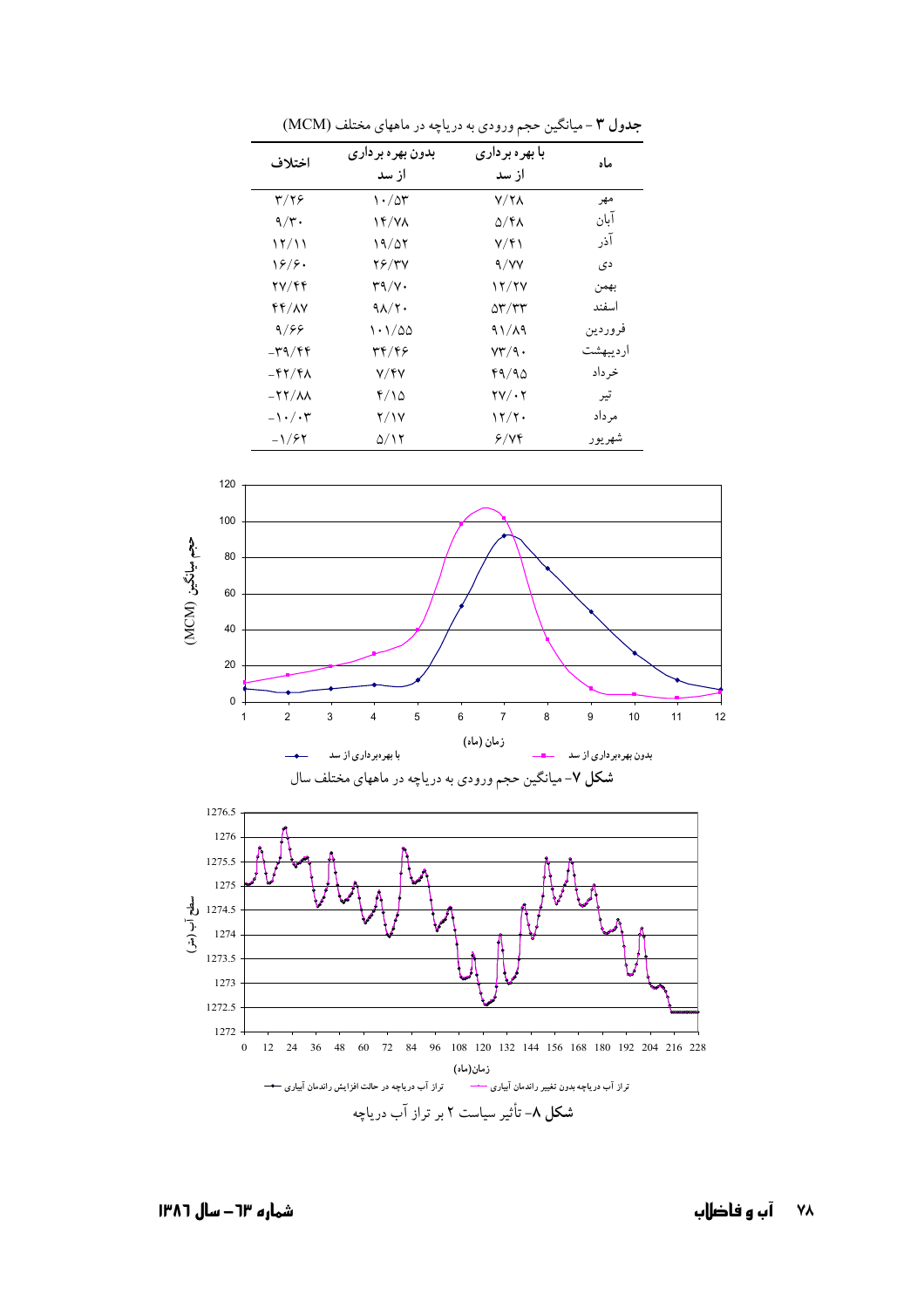

| تراز میانگین     | تر از کمینه          | تراز بيشينه      | سرى زمانى     |
|------------------|----------------------|------------------|---------------|
| ۱۲۷۴/۳۵          | 1777/07              | 1278/11          |               |
| ۲۲۷۴/۳۹          | $17YY/\Delta1$       | 1278/21          | ۲             |
| 1774/70          | $17YY/\Delta1$       | 1276/08          | ٣             |
| ۱۲۷۴/۳۲          | 1277/48              | ۱۲۷۶/۱۵          | ۴             |
| ۱۲۷۴/۴۴          | 1272/87              | 1278/18          | ۵             |
| 1274/79          | 1272/04              | 1278/09          | ۶             |
| ۱۲۷۴/۳۲          | ۱۲۷۲/۵۴              | 1278/09          | ٧             |
| ۱۲۷۴/۴۱          | $\frac{1}{\sqrt{2}}$ | ۱۲۷۵/۱۵          | ٨             |
| ۱۲۷۴/۳۴          | $17YY/\Delta r$      | 1278/19          | ٩             |
| ۲۲۷۴/۳۹          | ۱۲۷۲/۵۷              | 1278/19          | ۱۰            |
| ۱۲۷۴/۳۵          | 1777/047             | ۱۲۷۶/۱۴          | مىانگىن       |
| $\cdot/\cdot$ ۵۸ | ۰/۰۵۵                | $\cdot/\cdot$ ۴۷ | انحر اف معبار |

جدول ۴- تحلیل آماری نتایج به دست آمده از سری های زمانی مختلف

تولید شده، مدل برای حالت پس از بهرهبرداری از سد، اجـرا شـد و تراز آب دریاچه برای هر سری زمانی در ماههای مختلـف بـه دسـت آمد. در جدول ۴ تراز بیشینه، تراز کمینه و تـراز میـانگین هـر سـری زماني آمده است. با فرض توزيع نرمال، با احتمـال ٩٠ درصـد تـراز بیسشینه بسین ۱۲۷۶/۰۶ و ۱۲۷۶/۲۲ متسر، تسراز کمینسه بسین ۱۲۷۲/۴۶ و ۱۲۷۲/۶۴ متـر و تـراز ميـانگين بـين ۱۲۷۴/۲۵ و ۱۲۷۴/۴۵ متر خواهد بود.

۳-۲-۶- آزمون سیاست ۳

اثر سیاست ۳ در شکل ۹ دیده می شود. با توجـه بـه شـکل ملاحظـه می شود که با اجرای همزمان دو سیاست فیوق، تیراز آب در باچیه در يبشتر ماهها تغييري نكرده و يا در چهت افزايشي است. عبارت دیگر اثر خشکسالی بر تراز آب دریاچه بسیار زیاد بوده و بـا سیاستهای بهرهبرداری نمی توان این اثر را تعبدیل کبرد. در مرحلبه بعد برای رواناب هر یک از زیر حوضههای رودخانه آجی چای، ۱۰ سری زمانی استوکستیک ۲۰ ساله با مدل (ARMA(1,1 بـا استفاده از نرم افزار SAMS تولید شد. مدلهایAR <sup>۱</sup> از دهه ۶۰ میلادی به طور گسترده در هیدرولوژی و منابع آب استفاده مـیشـوند. در ایـن مدلها مقدار یک متغیر در زمان حال به مقدار همان متغیر در زمـان گذشته ىستگى دارد. با اضافه كردن قسمت MA <sup>۲</sup> به مدل *ه*ـاي AR . مدل به دست آمده قادر خواهد بود با تعداد پارامترهای کمتری سری زمانی داده ها را شبیه سازی کند. با استفاده از این سری های زمـانی

 $<sup>1</sup>$ Autoregressive</sup>

 $2$  Moving Average